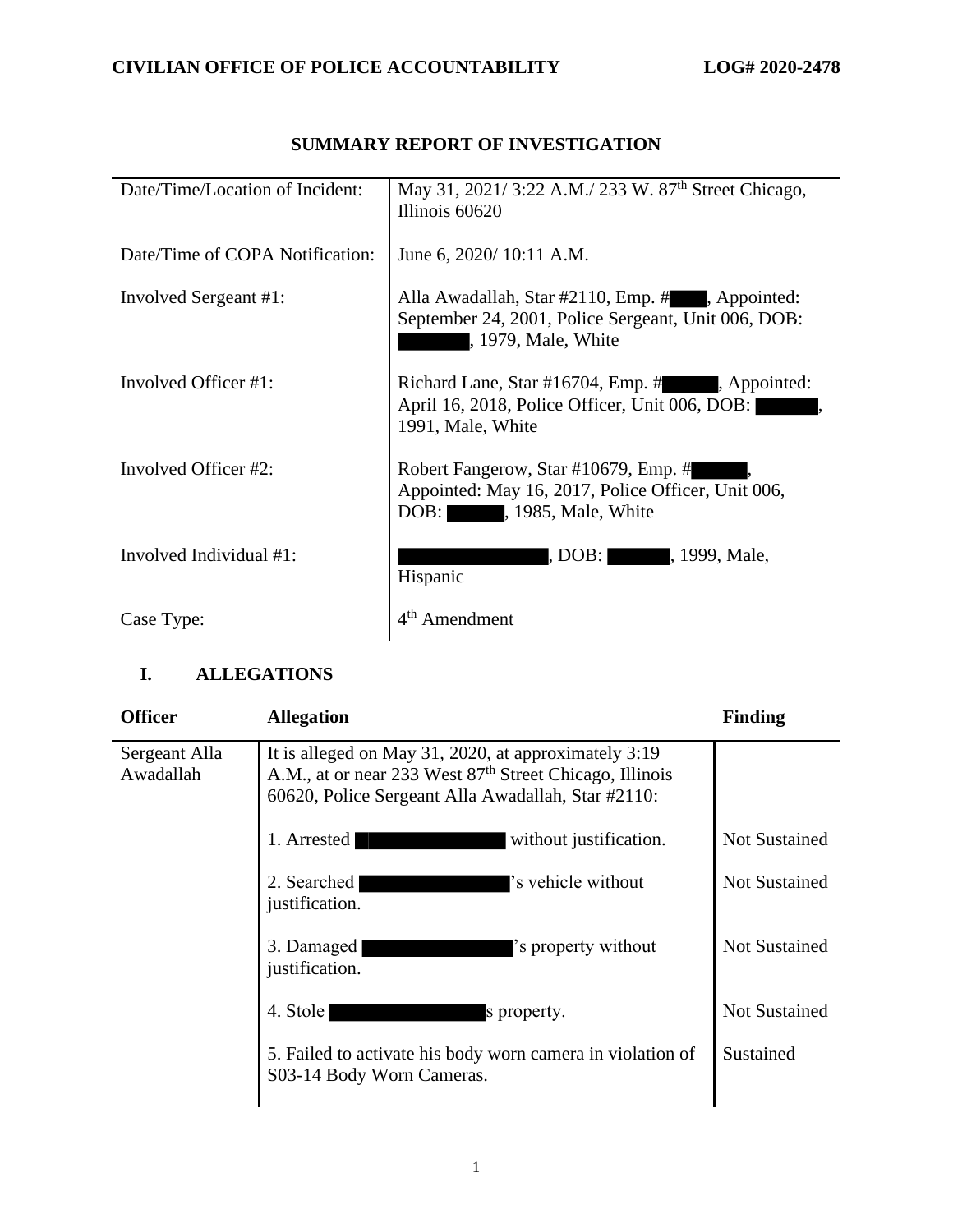## **CIVILIAN OFFICE OF POLICE ACCOUNTABILITY LOG# 2020-2478**

| <b>Officer Richard</b><br>Lane    | It is alleged on May 31, 2020, at approximately 3:19<br>A.M., at or near 233 West 87 <sup>th</sup> Street Chicago, Illinois<br>60620, Police Officer Richard Lane, Star #16704:    |                      |
|-----------------------------------|------------------------------------------------------------------------------------------------------------------------------------------------------------------------------------|----------------------|
|                                   | 1. Arrested<br>without justification.                                                                                                                                              | Not Sustained        |
|                                   | 's vehicle without<br>2. Searched<br>justification.                                                                                                                                | <b>Not Sustained</b> |
|                                   | 3. Damaged<br>'s property without<br>justification.                                                                                                                                | <b>Not Sustained</b> |
|                                   | 4. Stole<br>'s property.                                                                                                                                                           | <b>Not Sustained</b> |
| <b>Officer Robert</b><br>Fangerow | It is alleged on May 31, 2020, at approximately 3:19<br>A.M., at or near 233 West 87 <sup>th</sup> Street Chicago, Illinois<br>60620, Police Officer Robert Fangerow, Star #10679: |                      |
|                                   | 1. Arrested<br>without justification.                                                                                                                                              | <b>Not Sustained</b> |
|                                   | 's vehicle without<br>2. Searched<br>justification.                                                                                                                                | <b>Not Sustained</b> |
|                                   | 3. Damaged<br>'s property without<br>justification.                                                                                                                                | <b>Not Sustained</b> |
|                                   | 4. Stole<br>'s property.                                                                                                                                                           | Not Sustained        |

## **II. SUMMARY OF EVIDENCE<sup>1</sup>**

On June 7, 2020, Complainant provided a statement to COPA.<sup>2</sup> He alleged that on May 31, 2020, members of the Chicago Police Department arrested him for damaging an ATM, but he denied that he was at the ATM in question. Mr. also alleged that officers searched his vehicle without justification, damaged his vehicle without justification, and stole his property.<sup>3</sup>

COPA reviewed the body-worn camera  $(BWC)$  footage<sup>4</sup> from the involved officers, including Officers Robert Fangerow and Richard Lane. Sgt. Awadallah did not activate his bodyworn camera during the incident.<sup>5</sup> The BWC footage begins after Mr.  $\blacksquare$  's vehicle is

<sup>1</sup>COPA conducted a full and complete investigation of this matter, including the interview of all pertinent civilian and officer witnesses, and the collection and review of digital, documentary, and forensic evidence. As part of COPA's ongoing efforts to increase case closure capacity, certain cases are summarized more succinctly in a Modified Summary Report of Investigation.

<sup>&</sup>lt;sup>2</sup> Att. 12. COPA also attempted to contact two individuals Mr. identified as witnesses to the incident, with negative results. See CMS Notes CO-0069146, CO-0083914.

 $3$  Specifically, Mr. alleged that CPD members stole his gloves, cologne, iPhone, and money (\$19.00). The inventory sheets document that officers inventoried and subsequently returned to Mr. **and an** iPhone, a wallet with miscellaneous cards, a black metal cross necklace, and a blue Columbia raincoat. There is no record that any officers recovered cologne or gloves from the vehicle. Att. 31.

<sup>4</sup> Att. 5.

<sup>5</sup> Att. 3.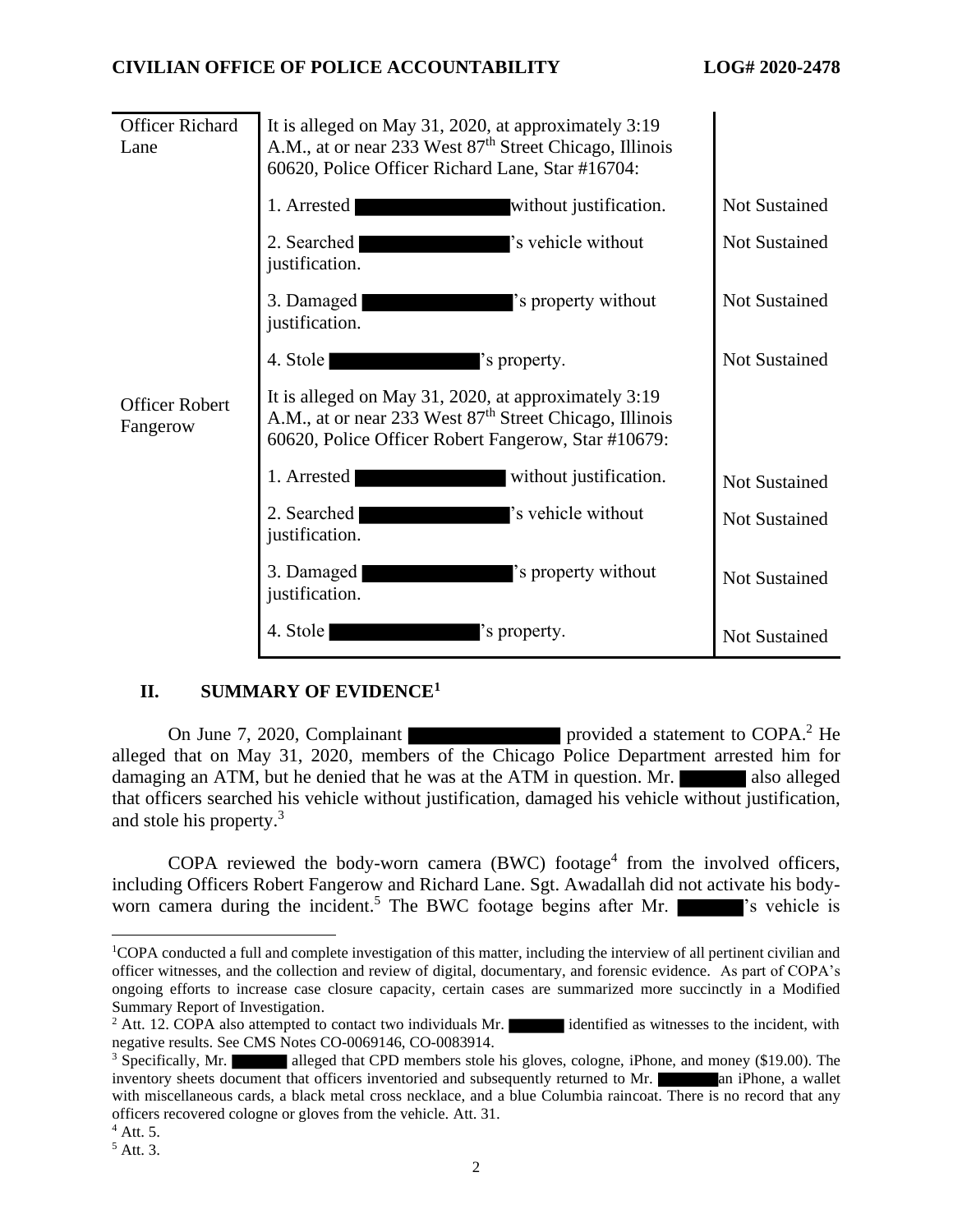stopped. Officers Lane and Fangerow assist Sgt. Awadallah in removing all of the occupants from the vehicle, including Mr.  $\blacksquare$ . One of the passengers physically resists the officers, causing a brief struggle. The passenger is then handcuffed and placed in the back of a police vehicle while officers run a name check. After all the occupants are detained, Officers Fangerow and Lane search Mr.  $\blacksquare$  's vehicle. At 3:21:10 am, Officer Fangerow locates a handgun under the driver's seat of Mr. 's vehicle.<sup>6</sup> The officers continue searching the vehicle, and they take Mr. into custody. Officer Lane then drives Mr.  $\blacksquare$  's vehicle to the police station. The BWC footage does not capture any officers damaging Mr. 's vehicle or stealing any of his property. To the contrary, Officer Lane's BWC video appears to show pre-existing damage to the passenger's sideview mirror of Mr.  $\blacksquare$  's vehicle,<sup>7</sup> and the footage of the vehicle search does not reveal a bottle of cologne or gloves inside the vehicle. COPA requested the in-car camera footage from Sgt. Awadallah's vehicle, as he was the first CPD member on scene, but no video was found.<sup>8</sup>

The arrest report<sup>9</sup> and case report<sup>10</sup> for Mr. indicate Sgt. Awadallah observed Mr. and several other individuals breaking into an ATM. Sgt. Awadallah drove towards the ATM with his emergency lights activated, and all of the individuals fled. Sgt. Awadallah observed Mr. The run to his vehicle, then drive away from the scene. Sgt. Awadallah followed Mr. to a Jewel parking lot, where Mr. ran over a curb and damaged his vehicle. As Sgt. Awadallah approached Mr.  $\blacksquare$  's vehicle, he saw Mr. reach toward the floorboard in a manner consistent with concealing an object. Assisting officers arrived shortly thereafter, and Sgt. Awadallah told them he observed Mr. **the study of the something.** The officers searched the vehicle, and Officer Fangerow discovered a Glock Model 20 Gen 4, 10mm semi-automatic pistol under the driver's seat. Mr. acknowledged the gun belonged to him, and he further stated he had an active FOID card but no concealed weapons permit. The officers arrested Mr. for Aggravated UUW and Criminal Damage to Property. They also conducted name checks on Mr. o's passengers but released them when the results came back clear. After Mr. was transported to the police station, officers recovered one live 10mm round from the front left pocket of his jeans.

In his statement to COPA, Sgt. Awadallah<sup>11</sup> reiterated the facts included in the arrest and case report. Sgt. Awadallah confirmed that he observed five to ten individuals, including Mr. , attempting to break into the ATM with pry bars. When Sgt. Awadallah approached the ATM, all of the individuals fled. Sgt. Awadallah observed Mr. holding his hands near his waist area as he ran from the ATM to his vehicle. Sgt. Awadallah followed Mr. vehicle into a strip mall parking lot, where he observed Mr. drive over a cement median. The impact damaged the front of Mr.  $\blacksquare$  's vehicle and caused it to come to a stop. Sgt. Awadallah pulled up behind Mr.  $\blacksquare$  's vehicle with his emergency lights activated, then approached the driver's door of Mr. "The vehicle. He observed Mr. "Thunched over with his hand under the driver's seat, as if he was grabbing or concealing an object. Sgt. Awadallah removed Mr. **from the vehicle as assisting officers arrived at the scene and detained Mr.** 's passengers. The sergeant instructed Officers Lane and Fangerow to search the vehicle,

<sup>&</sup>lt;sup>6</sup> Att. 5, FANGEROW Axon Body 3 Video 2020-05-31 0320, at 03:21:10.

<sup>7</sup> Att. 5, LANE Axon\_Body\_3\_Video\_2020-05-31\_0343, at 03:46:25-03:46:40.

<sup>8</sup> Att. 26.

<sup>9</sup> Att. 2.

<sup>10</sup> Att. 7.

<sup>&</sup>lt;sup>11</sup> Atts. 18, 24.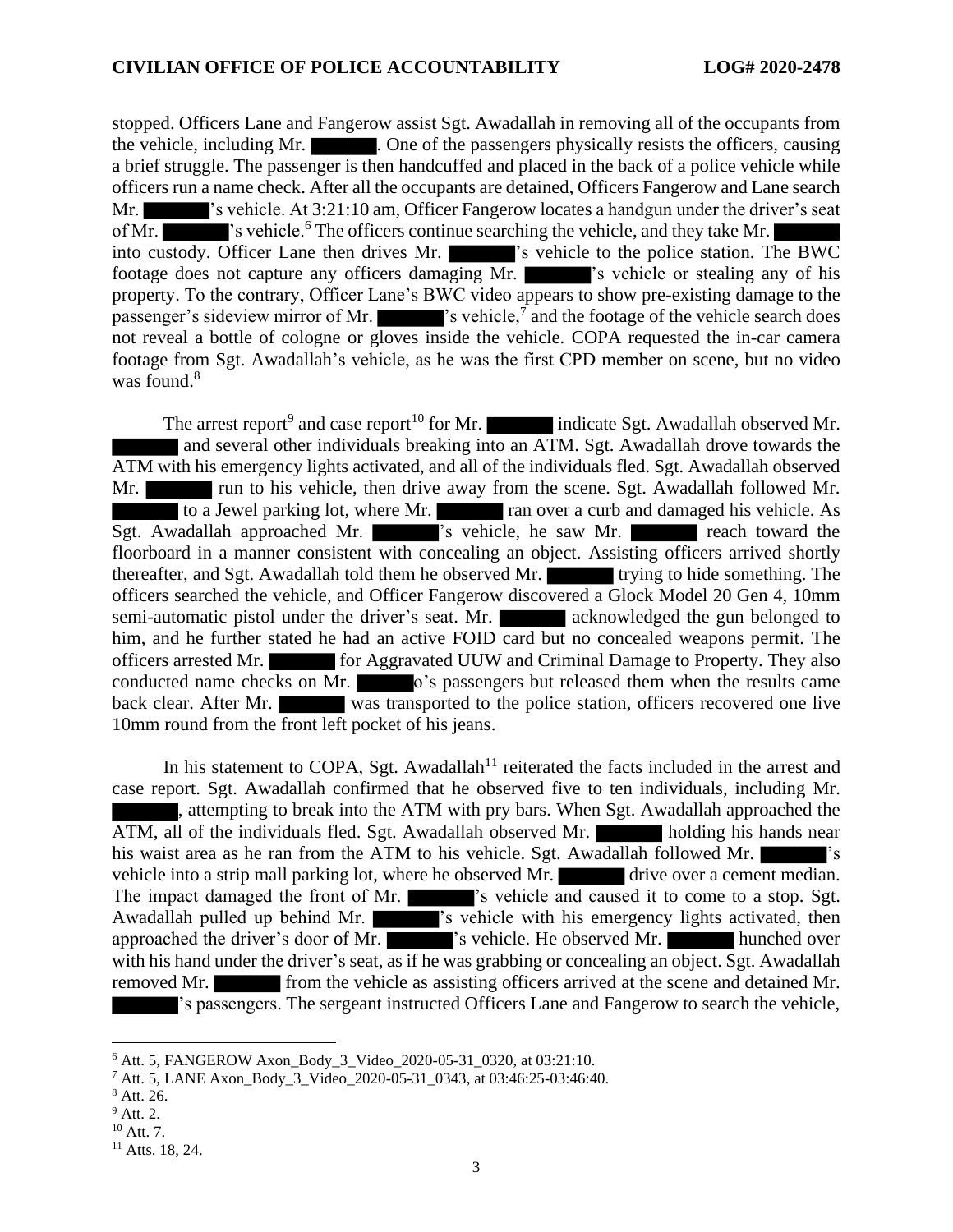as he believed Mr. might have concealed a weapon or the proceeds from the ATM theft under the seat. Sgt. Awadallah denied that he damaged Mr.  $\blacksquare$  's vehicle or stole his property. In his second statement to  $\text{COPA}$ ,<sup>12</sup> Sgt. Awadallah stated he did not realize he did not activate his body-worn camera during the incident. He said he had his eyes on the individuals breaking into the ATM and may have incorrectly pressed the button on his BWC, thus failing to activate the camera.

In their statements to COPA, Officers Lane<sup>13</sup> and Fangerow<sup>14</sup> stated they arrived at the scene after Sgt. Awadallah removed Mr. **From the vehicle.** Sgt. Awadallah told the officers that Mr. **tried to conceal something under his seat, and he instructed them to** search the vehicle. Officer Fangerow recovered a 10mm pistol from under the driver's seat, and Officer Lane recovered one live 10mm round from the driver's side rear seat. After the scene was secure and Mr. in custody, Officer Lane drove Mr.  $\blacksquare$  's vehicle to the police station. Both officers denied that they stole Mr.  $\blacksquare$  's property or damaged his vehicle. All of the members stated the vehicle was already damaged when they arrived at the scene, as Mr. hit a curb.

#### **III. ANALYSIS AND CONCLUSION**

Due to Sgt. Awadallah's failure to activate his BWC and lack of in-car camera video, COPA lacks sufficient evidence to prove or disprove any of Mr.  $\blacksquare$  's allegations by a preponderance of the evidence. Mr. stated he was not at the ATM, but COPA has no way of proving or disproving this, and Sgt. Awadallah's failure to activate his BWC negatively impacts his credibility. Additionally, the BWC videos of Officers Lane and Fangerow only capture the incident after Mr. is already out of his vehicle. The videos show the officers recover a handgun during the search, and Mr. reports he has an active FOID but no concealed weapons permit. However, only Sgt. Awadallah saw Mr. breaking into the ATM, and only Sgt. Awadallah observed Mr. reaching under the driver's seat as if to conceal a weapon. As previously noted, Sgt. Awadallah's credibility is diminished by his failure to activate his camera. Therefore, COPA finds the allegations that Sgt. Awadallah, Officer Lane, and Officer Fangerow arrested Mr. without justification and searched Mr.  $\blacksquare$  's vehicle without justification are **not sustained.**

Regarding the allegation that CPD members damaged Mr.  $\blacksquare$  's vehicle, Mr. provided COPA with a video of his vehicle after the incident, <sup>15</sup> revealing damage to the passenger's sideview mirror and a flat front tire. COPA also reviewed Officer Lane's BWC video, but the lighting conditions and camera angles prevent COPA from determining whether the front of the vehicle was already damaged when Officer Lane drove it to the police station. However, the BWC video does appear to capture damage to the passenger's sideview mirror, suggesting that at least some of the damage to the vehicle was pre-existing. Additionally, the video does not show Office Lane driving as if CPD members had popped one of the tires, as Mr. alleged. Sgt. Awadallah, Officer Lane, and Officer Fangerow all denied they damaged Mr.  $\blacksquare$  's vehicle, and they insisted that Mr. hit a curb and damaged the vehicle himself. Mr. denied this. Although the BWC video that exists does not capture any CPD members damaging

<sup>12</sup> Att. 30.

<sup>&</sup>lt;sup>13</sup> Atts. 21, 25.

<sup>14</sup> Atts. 22-23.

 $15$  Atts. 10-11.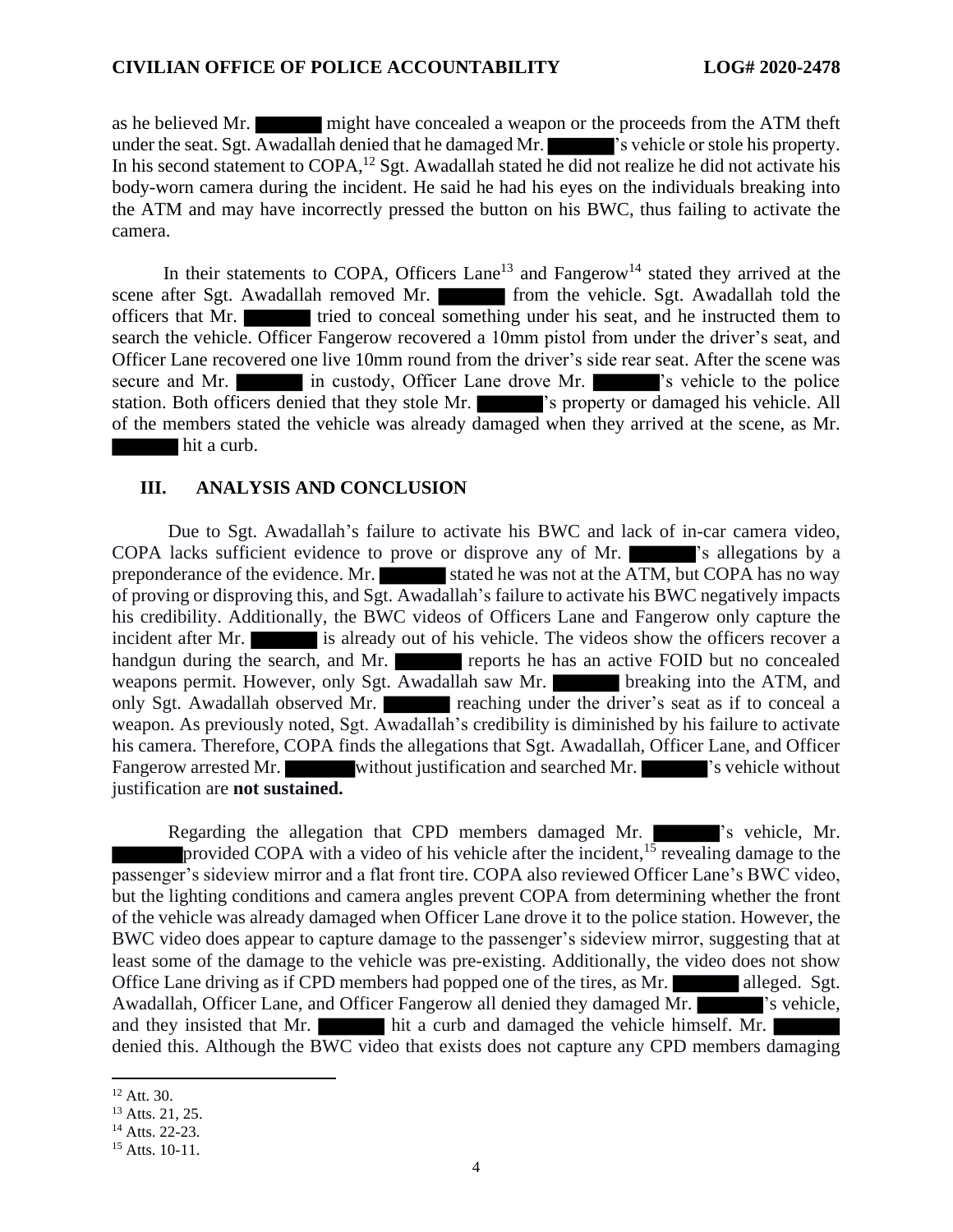Mr.  $\blacksquare$  's property, without the benefit of Sgt. Awadallah's BWC footage, COPA is unable to prove or disprove these allegations by a preponderance of the evidence. Therefore, COPA finds the allegation that Sgt. Awadallah, Officer Lane, and Officer Fangerow damaged Mr. property without justification is **not sustained**.

COPA is also unable to prove or disprove that Sgt. Awadallah, Officer Lane, and Officer Fangerow stole Mr.  $\blacksquare$  's property. Mr. alleged that officers stole his iPhone, gloves, cologne, and money (\$19.00) during the incident. The inventory sheets indicate that officers did recover an iPhone and a wallet, and those items were subsequently turned over to Mr. ; however, there is no record that any CPD members recovered gloves or cologne from Mr.  $\blacksquare$  's vehicle. COPA is unable to determine if Mr. possessed these items when he was arrested, and if so, what happened to them. The BWC videos do not show any CPD member stealing property, but the footage that exists does not capture every interaction CPD members had with Mr. or his property. Therefore, COPA finds that the allegation that Sgt. Awadallah, Officer Lane, and Officer Fangerow stole Mr. 's property is **not sustained**.

Finally, COPA finds the allegation that Sgt. Awadallah failed to activate his BWC is sustained. Special Order S03-14 requires CPD members to activate their BWCs at the beginning of an incident, and continue recording for all law enforcement-related activities, which include but are not limited to: investigatory stops, arrests, searches, seizure of evidence, and emergency vehicle responses where fleeing suspects or vehicles may be captured on video leaving the crime scene.<sup>16</sup> If circumstances prevent activating a BWC at the beginning of the incident, the member will activate the BWC as soon as practical.<sup>17</sup> Sgt. Awadallah stated he did not realize his BWC was not recording, and he may have pressed the button to activate his camera incorrectly. Sgt. Awadallah's explanation does not relieve him of his responsibilities under the Special Order. Therefore, COPA finds this allegation is **sustained** as violation of Department rules 2, 3, and 6**.**

## **IV. RECOMMENDED DISCIPLINE FOR SUSTAINED ALLEGATIONS**

COPA has reviewed and considered Sgt. Awadallah's complimentary history and disciplinary history and role as a supervisor. Sgt. Awadallah has a prior BWC violation. In this instance, Sgt. Awadallah's failure to properly activate his BWC in this case prevented COPA from reaching a positive finding with respect to all of Mr.  $\blacksquare$  's allegations. The lack of video had a substantial and material effect on COPA's investigation; therefore, **COPA recommends a 15 day suspension.**

Approved:



4/27/2021

\_\_\_\_\_\_\_\_\_\_\_\_\_\_\_\_\_\_\_\_\_\_\_\_\_\_\_\_\_\_\_\_\_\_ \_\_\_\_\_\_\_\_\_\_\_\_\_\_\_\_\_\_\_\_\_\_\_\_\_\_\_\_\_\_\_\_\_\_ Matthew Haynam *Deputy Chief Administrator – Chief Investigator*

Date

<sup>16</sup> Special Order S03-14 (III)(A)(2).  $^{17}$  *Id.*